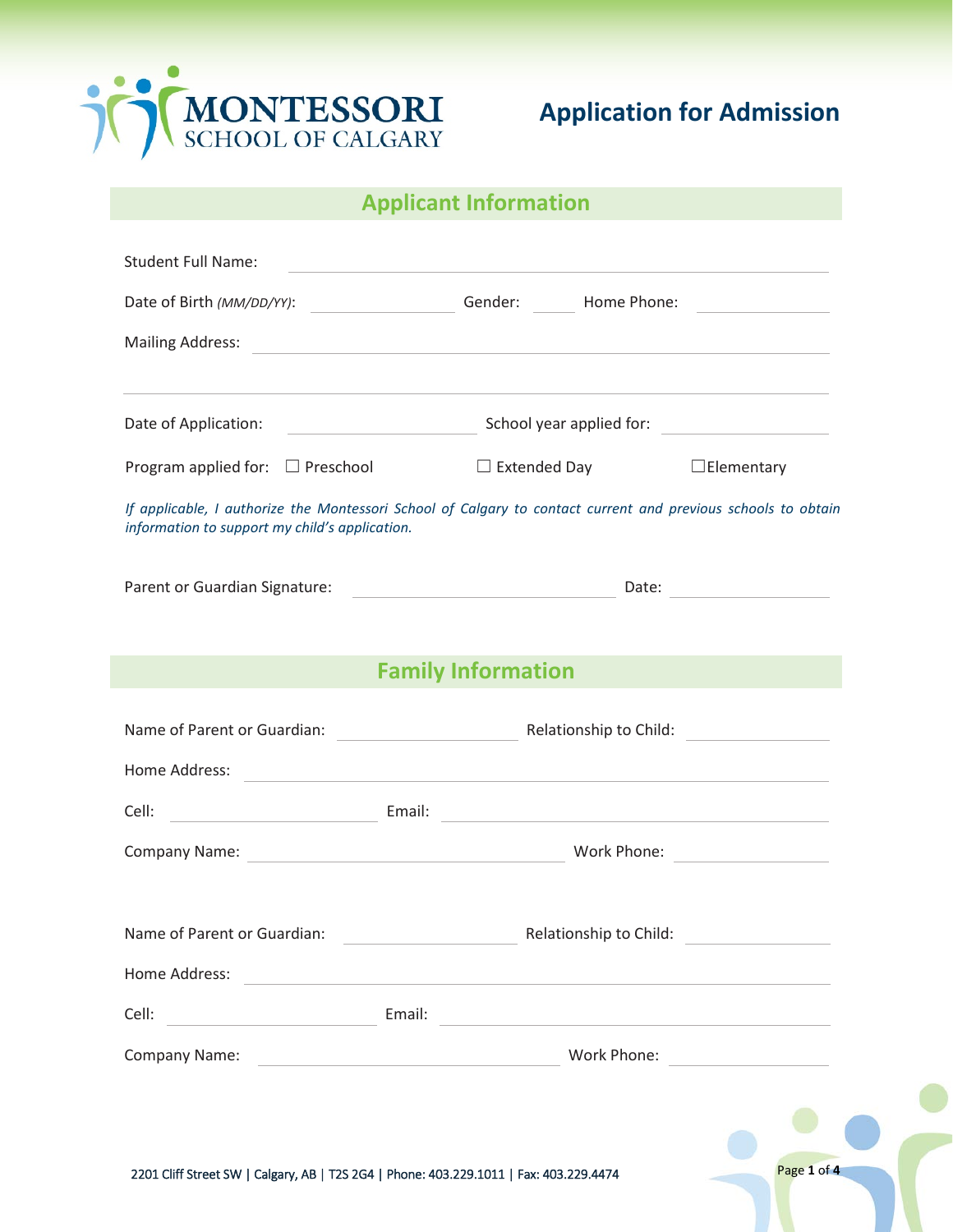| <b>Family Information (continued)</b> |  |
|---------------------------------------|--|
|                                       |  |

| Name:                                                       | <b>Example 2 All Sections According to Child: Child: Child: Child: Child: Child: Child: Child: Child: Child: Child: Child: Child: Child: Child: Child: Child: Child: Child: Child: Child</b>                                                                                                   | Phone:                                                                                                       |
|-------------------------------------------------------------|------------------------------------------------------------------------------------------------------------------------------------------------------------------------------------------------------------------------------------------------------------------------------------------------|--------------------------------------------------------------------------------------------------------------|
| Home Address:                                               |                                                                                                                                                                                                                                                                                                |                                                                                                              |
|                                                             | authorization. Those person(s) authorized to pick up your child from the school are:                                                                                                                                                                                                           | The Montessori School of Calgary releases children to person(s) whom the school has received written         |
| <b>Siblings</b>                                             |                                                                                                                                                                                                                                                                                                |                                                                                                              |
| Name:<br><u> 1989 - John Stone, Amerikaansk politiker (</u> | Age:                                                                                                                                                                                                                                                                                           |                                                                                                              |
| Name:                                                       | Age: and the same state of the state of the state of the state of the state of the state of the state of the state of the state of the state of the state of the state of the state of the state of the state of the state of<br><u> 1980 - Johann Barn, mars an t-Amerikaansk politiker (</u> | School: _____________________                                                                                |
| Name:                                                       | <u> 1990 - Johann Barbara, martin a</u>                                                                                                                                                                                                                                                        | Age: School: School:                                                                                         |
|                                                             | <b>Living Arrangements</b>                                                                                                                                                                                                                                                                     |                                                                                                              |
|                                                             | decisions with regards to your child's application. Thank you for your understanding and cooperation<br>Please indicate the current status of each parent (i.e. married, separated, divorced, remarried, etc.):                                                                                | Understanding your child's background and their home environment enables us to make appropriate and informed |
|                                                             | If applicable, does the child have a second home (i.e. with another parent)?                                                                                                                                                                                                                   |                                                                                                              |
| Does the child have an additional caregiver?                |                                                                                                                                                                                                                                                                                                | <u> 1980 - Johann Barn, amerikansk politiker (d. 1980)</u>                                                   |
|                                                             | If so, how much time do they spend with your child?                                                                                                                                                                                                                                            | the control of the control of the control of the control of the control of                                   |
|                                                             | If applicable, which languages, other than English, are spoken at home?                                                                                                                                                                                                                        |                                                                                                              |
|                                                             |                                                                                                                                                                                                                                                                                                |                                                                                                              |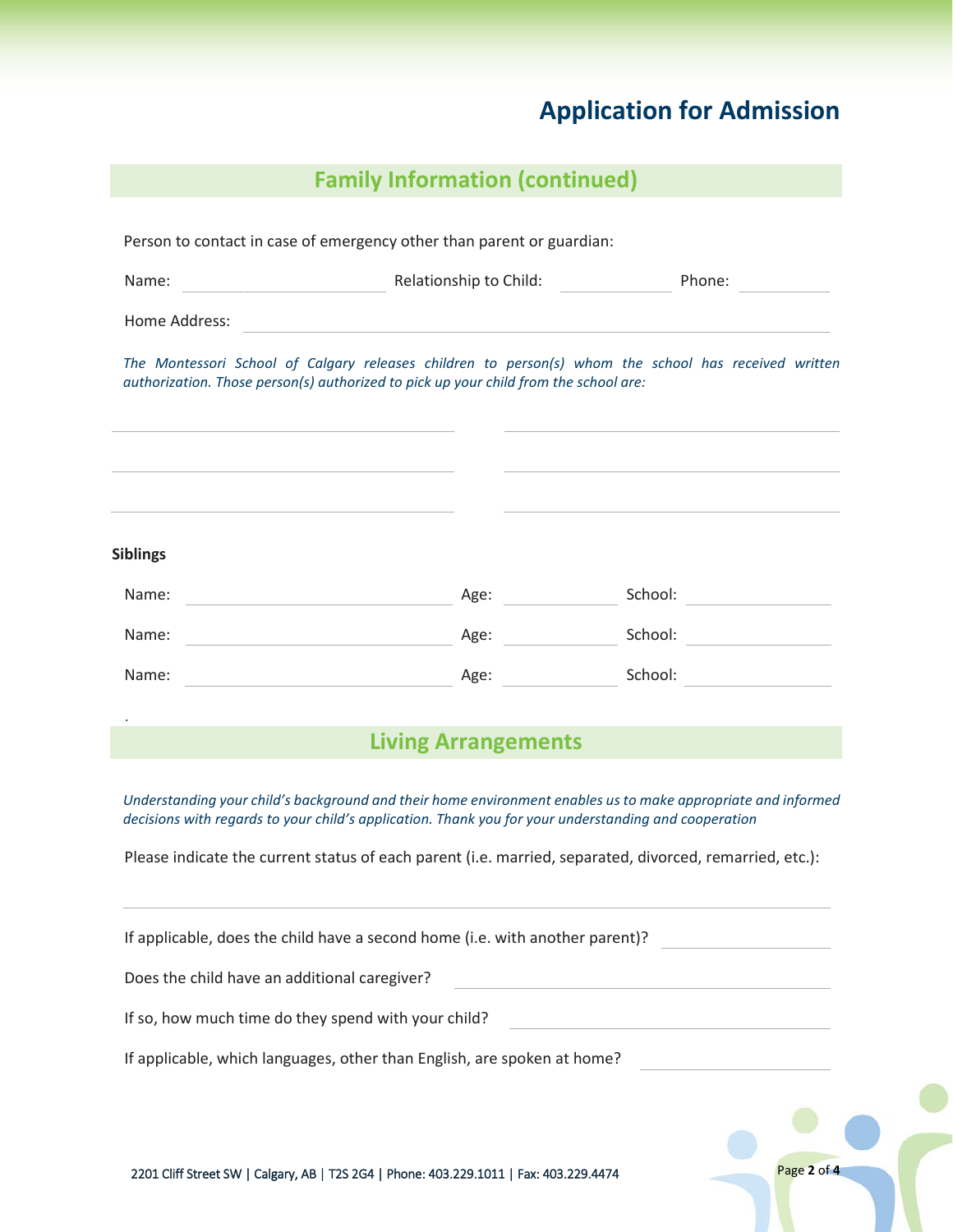## **Background Information**

|                                                                                                                                  | Does your child separate easily from you? Has your child ever attended day care?                                                                                                          |
|----------------------------------------------------------------------------------------------------------------------------------|-------------------------------------------------------------------------------------------------------------------------------------------------------------------------------------------|
| If so, where and for how long?                                                                                                   | <u> 1989 - Johann Stein, mars an deutscher Stein und der Stein und der Stein und der Stein und der Stein und der</u>                                                                      |
| Please indicate what kind of activities you do with your child:                                                                  | <u> 1980 - Johann Barn, amerikansk politiker (</u>                                                                                                                                        |
| What is his or her daily routine?                                                                                                | <u> 1989 - Johann Barbara, martxa alemaniar arg</u>                                                                                                                                       |
|                                                                                                                                  | ,我们也不能在这里的时候,我们也不能在这里的时候,我们也不能会在这里的时候,我们也不能会在这里的时候,我们也不能会在这里的时候,我们也不能会在这里的时候,我们也<br>What kinds of self-care activities (dressing, washing, etc.) does your child accomplish on their own? |
| Please state your approach to discipline:                                                                                        | <u> 1989 - Johann Stoff, amerikansk politiker (* 1908)</u><br><u> 1980 - Johann Barn, amerikansk politiker (d. 1980)</u>                                                                  |
|                                                                                                                                  | ,我们也不能在这里的时候,我们也不能在这里的时候,我们也不能会在这里的时候,我们也不能会在这里的时候,我们也不能会在这里的时候,我们也不能会在这里的时候,我们也不<br><b>Scholastic Data</b>                                                                               |
| How did you hear about the Montessori School of Calgary?                                                                         | the control of the control of the control of the control of the                                                                                                                           |
| To which other schools are you applying?                                                                                         |                                                                                                                                                                                           |
|                                                                                                                                  | If applicable, which school has your child previously attended, and for what length of time?                                                                                              |
| School:<br><u> 1980 - Johann Barn, amerikansk politiker (</u>                                                                    | Date attended:<br><u> 1980 - Andrea Albert III, martin a bh</u>                                                                                                                           |
| School:<br><u> 1989 - Johann Barn, mars et al. 1989 - Anna ann an t-Anna ann an t-Anna ann an t-Anna ann an t-Anna ann an t-</u> | Date attended:                                                                                                                                                                            |
| 2201 Cliff Street SW   Calgary, AB   T2S 2G4   Phone: 403.229.1011   Fax: 403.229.4474                                           | Page 3 of 4                                                                                                                                                                               |